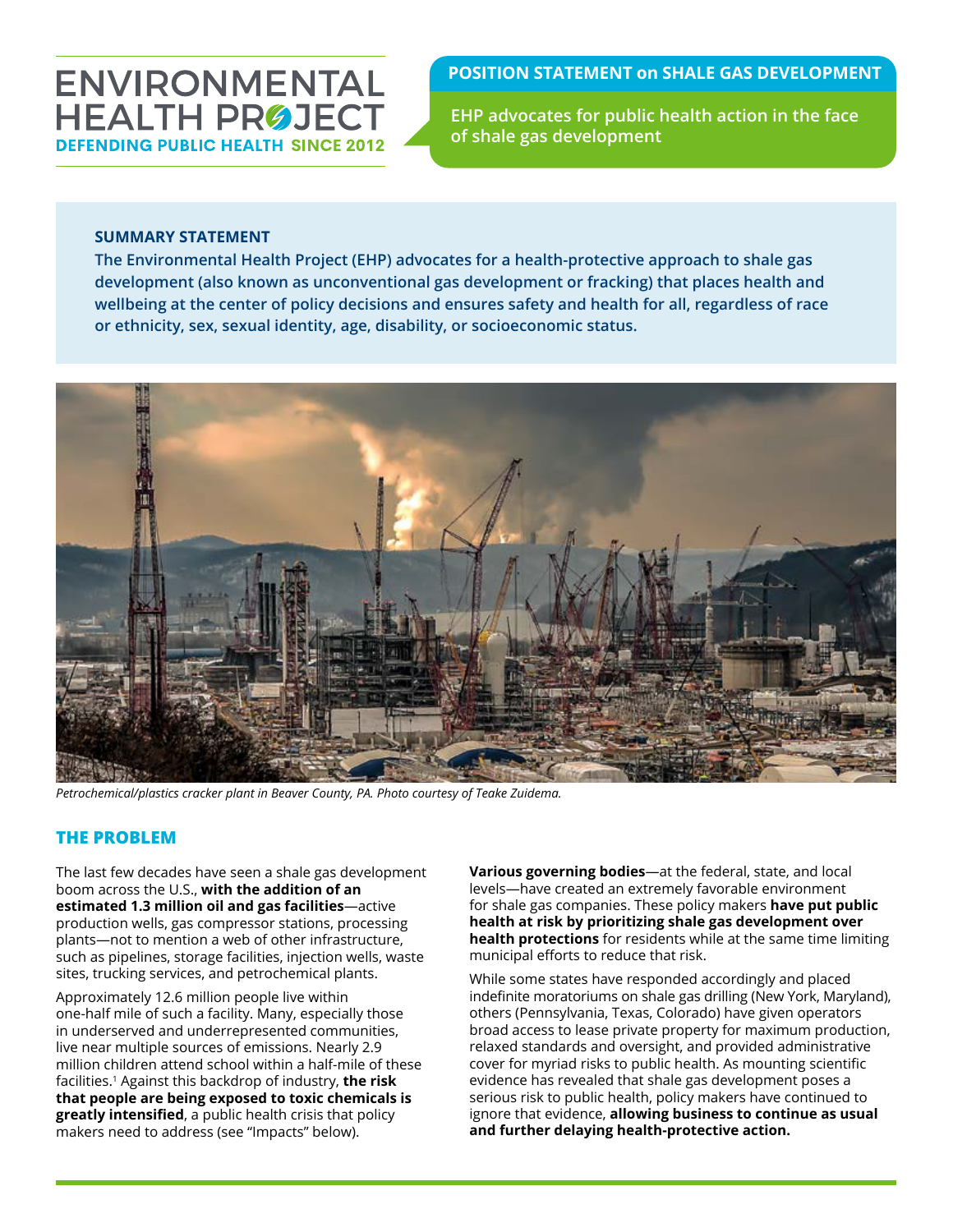

*Compressor station emissions made visible with a thermal imaging infrared (FLIR) camera. Photo courtesy of Earthworks.* 

#### **RECOMMENDATIONS**

In addition to specific recommendations made in other position statements, EHP urges policy makers to prioritize the following general policy actions to reflect a true public health approach to shale gas development:

- 1. **Adopt a health-protective approach to shale gas development.** Policy makers should halt or mitigate the risks to the community by preventing exposure to air and water contamination when there is uncertainty about its effects on residents, especially children, pregnant women, the elderly, and those with existing health conditions. Primary consideration should be given to the people living within proximity to any shale gas facility, ensuring they are not exposed to levels of emissions harmful to themselves or their families.
- **2. Shift the burden of proof to industry and away from residents.** Government agencies should require shale gas companies to disclose expected emissions to the public and to install monitoring equipment—the data from which should be made publicly available—to ensure that degradation of industry systems do not risk public health over time. Agencies should establish such monitors and compliance of standards before granting permits. Further, agencies should appropriately classify waste streams based on the toxics they contain. All waste must be tracked from cradle to grave and disposed in a fashion that prevents exposure to residents. Once operational, any company failing to comply with regulations and standards should lose its permits to operate.
- **3. Increase public participation in health decisionmaking.** People who live in proximity to shale gas development should be involved in decisions that affect their own health. This is especially true of those in underserved and underrepresented areas. Government agencies should develop and maintain open channels of communication that allow residents to easily and without threat of retaliation share health information and harms related to shale gas

development. Departments of health should actively warn residents of the risks they face and provide advice to them and to physicians for how they can best protect themselves and others from exposure. Departments of environmental protection should notify communities of any substantive changes to existing permits or permit applications, as well as any industry violations, so that residents and communities can better manage the associated health risks.

- **4. Fully fund and staff government agencies that protect public health.** State departments of health and environmental protection should be adequately supported so that they can investigate and monitor the entire shale gas development process, from site preparation through waste treatment and sequestration. Relying on industry to self-report emissions, waste, and health impacts does not provide adequate safeguards to public health.
- **5. Work toward a quick and just transition away from fossil fuels and toward renewable energies.** Policy makers should take into account global and local health impacts, economic priorities, and environmental justice issues when making policy regarding shale gas development. Fossil fuel extraction, transportation, processing, and consumption hastens the warming of the planet and exposes local residents and their families to numerous serious and documented health risks (see "Impacts" below). In addition to examining economic and social factors, a consideration of health impacts is central to any policy decision, especially when underserved and underrepresented communities are involved.

Our recommendations do not leave residents risk-free, but they do reflect remedies that would help to keep residents significantly safer from environmental exposure to shale gas emissions and waste than they are under current regulations and practices.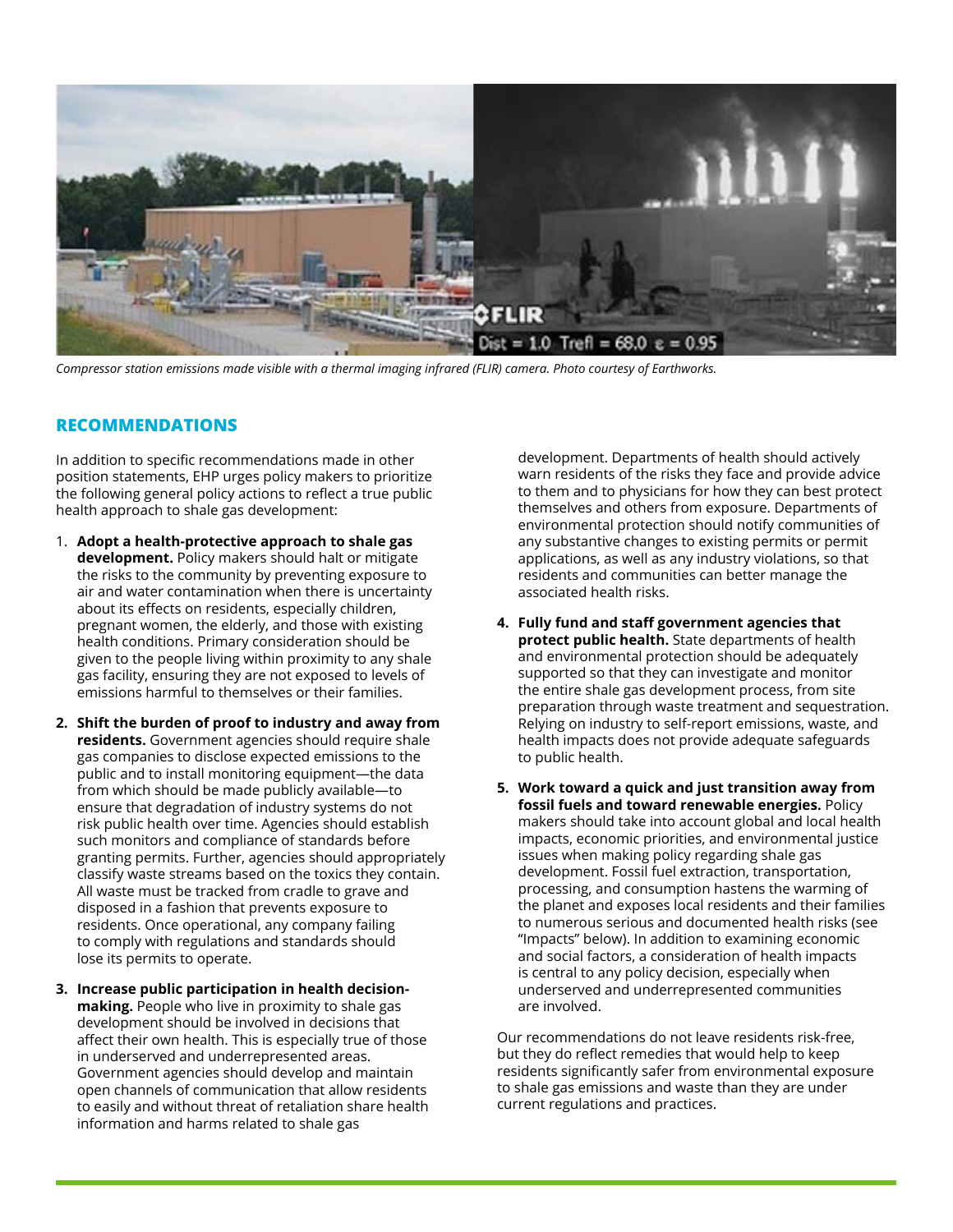#### **IMPACTS**

More than two dozen peer-reviewed epidemiological studies,<sup>2</sup> and hundreds of other investigations and firsthand accounts,3 have shown that **shale gas development correlates with poor health outcomes** in people living in proximity to such infrastructure.

Air emissions from shale gas sites contain levels of particulate matter high enough to create health hazards. Emissions also may release toxic substances, including formaldehyde and per- and polyfluoroalkyl substances (PFAS), and volatile organic compounds (VOCs), such as benzene and toluene.

Recent studies have shown that the radioactivity of airborne particles increases significantly downwind of shale gas sites.4 Further, methane—the primary component of shale gas—is responsible for 25% of human-produced warming. Higher temperatures make smog worse, increase heatrelated deaths, and spawn more natural disasters and insect-borne diseases.

#### Peer-reviewed studies indicate that **health impacts increase the closer one is to shale gas facilities.** These studies show:

- Worsening asthma symptoms are linked to nearness of shale gas facilities.<sup>5</sup>
- Symptoms that include headaches, fatigue, upper and lower respiratory complaints, and skin rashes have been reported near well pads.<sup>6,7</sup>
- Babies born to mothers living less than a mile from wells were 25% more likely to be born with low birth weights,<sup>8</sup> which may lead to serious future consequences in growth and development, including asthma, intellectual and developmental disabilities, obesity, and infant mortality.
- An increasing number of babies have been born with congenital heart defects and possibly neural tube defects, impacts dependent on both the number of wells in the vicinity and the distance from the wells to mothers' homes.9
- Hospitalizations for heart failure are significantly higher in areas impacted by shale gas development.<sup>10</sup>
- Stress, anxiety, depression, and other mental health symptoms increase the closer one is to shale gas development.<sup>11</sup>

Health impacts from shale gas development are very real. The research has been done. Now is the time to act to protect public health.



### **ABOUT THE ENVIRONMENTAL HEALTH PROJECT**

The **Environmental Health Project (EHP)** is a nonprofit public health organization that defends public health in the face of oil and gas development. We engage diverse stakeholders: health professionals, researchers, community organizers, policy makers, and others.

Since 2012, EHP has been collecting health data, monitoring emissions, analyzing research, and providing educational materials in areas across the nation and the world where shale gas development has posed health risks for local residents. EHP's team includes public health and community service professionals, data scientists, physicians, and educators, who are available to advocate for and assist frontline communities to better protect themselves from the health harms associated with shale gas development.